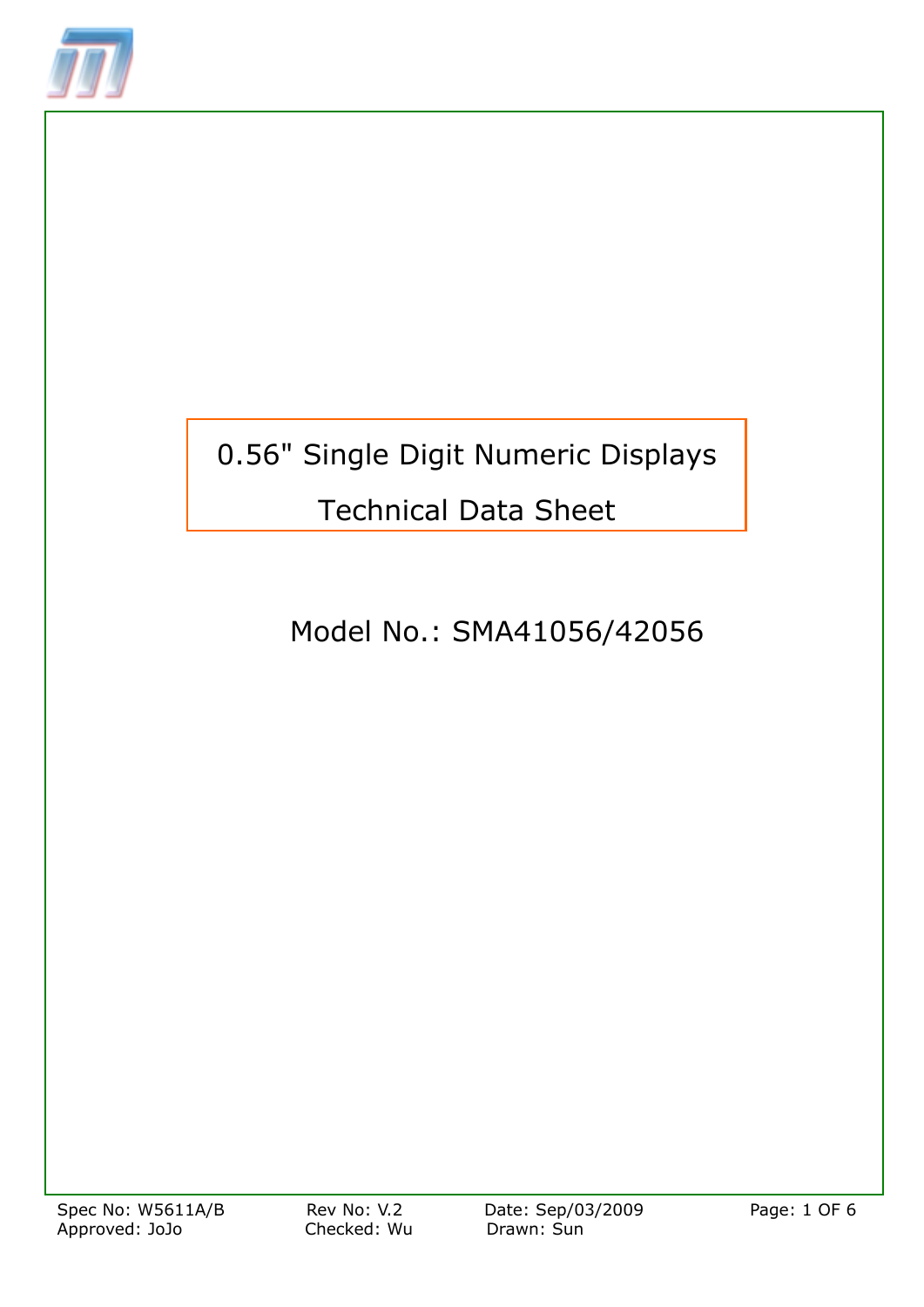

### Features:

- $\lozenge$  0.56"(inch) digit height.
- $\diamond$  Excellent segment uniformity.
- $\Diamond$  Sold state reliability.
- $\diamond$  Industrial standard size.
- $\diamond$  Low power consumption.

### Descriptions:

- $\circ$  The SMA561XXX series is a lager 14.20mm(0.56  $\%$ ) high seven segments display designed for viewing distances up to 7 meters.
- $\Diamond$  These displays provide excellent reliability in bright ambient light.
- $\diamond$  These devices are made with white segments and black surface.

## Applications:

- $\diamond$  Audio equipment.
- ◇ Instrument panels.
- $\diamond$  Digital read out display.

## Device Selection Guide:

| Model No. | <b>Chip Material</b> | <b>Source Color</b> | <b>Description</b>    |
|-----------|----------------------|---------------------|-----------------------|
| SMA41056  |                      | Super Red           | Common Anode          |
| SMA42056  | <b>GaAlAs</b>        | Super Red           | <b>Common Cathode</b> |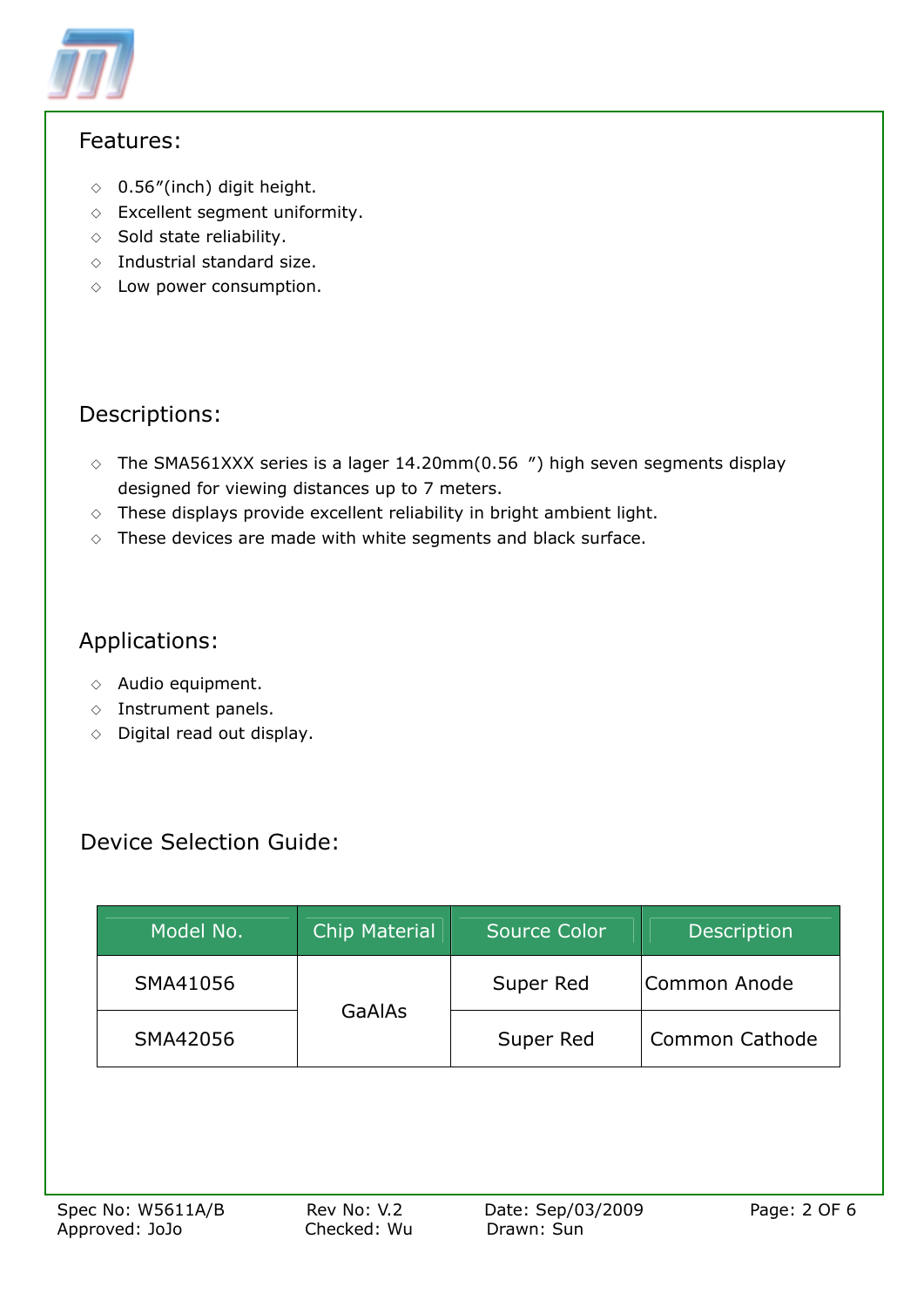

### Package Dimension:



#### Notes:

- 1. All dimensions are in millimeters (inches).
- 2. Tolerance is  $\pm 0.25$  (.010") mm unless otherwise noted.
- 3. Specifications are subject to change without notice.

7 6 4 2 1 9 10 5

7 6 4 2 1 9 10 5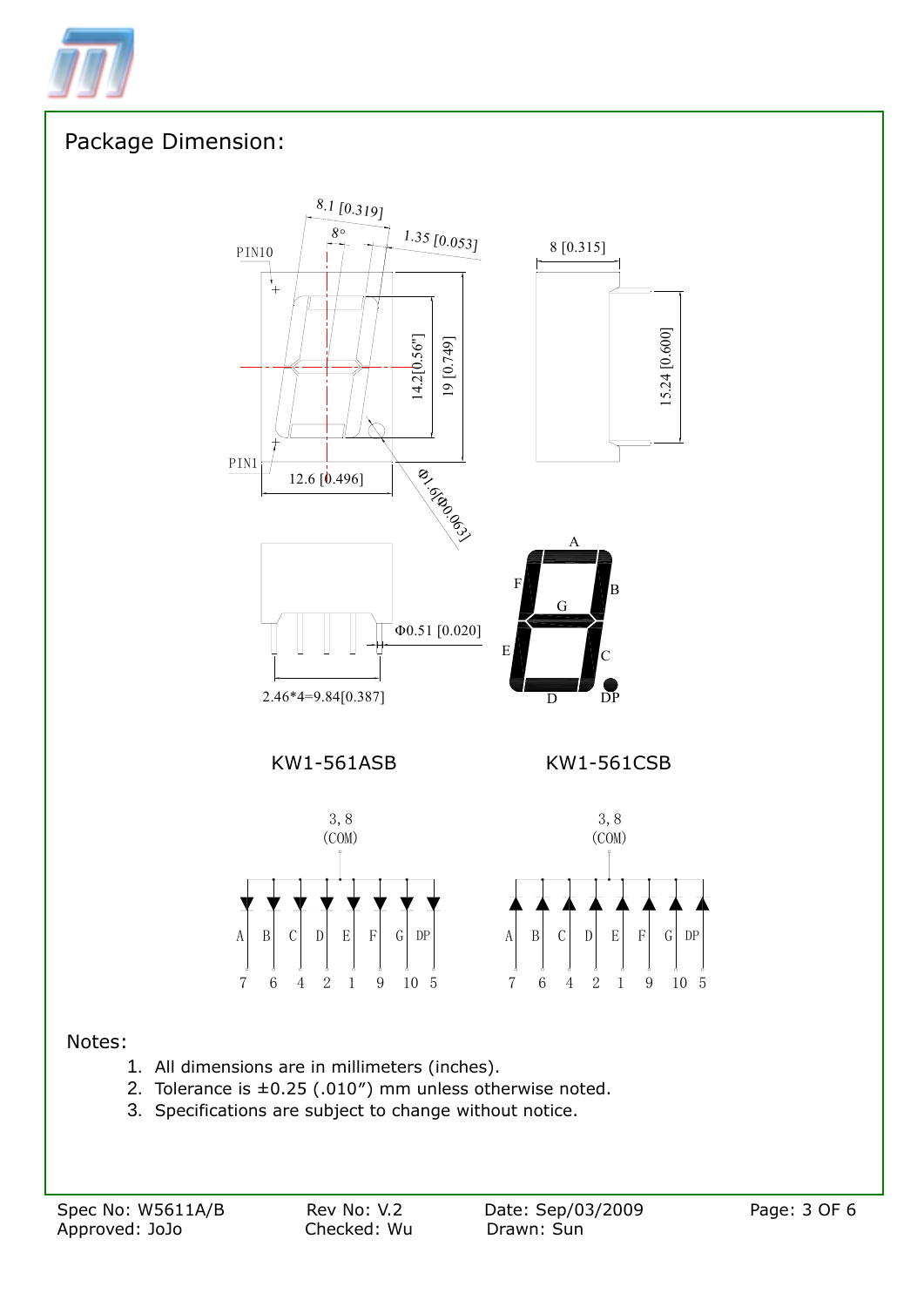

## Absolute Maximum Ratings at Ta=25℃

| <b>Parameters</b>                                                        | Symbol     | Max.                           | Unit |
|--------------------------------------------------------------------------|------------|--------------------------------|------|
| Power Dissipation Per Segment                                            | <b>PD</b>  | 60                             | mW   |
| Peak Forward Current Per Segment<br>(1/10 Duty Cycle, 0.1ms Pulse Width) | <b>IFP</b> | 100                            | mA   |
| Forward Current Per Segment                                              | IF         | 25                             | mA   |
| Dating Linear From $50^{\circ}$                                          |            | 0.4                            | mA/C |
| Reverse Voltage                                                          | VR.        | 5                              | v    |
| Operating Temperature Range                                              | Topr       | $-25^{\circ}$ to $+80^{\circ}$ |      |
| Storage Temperature Range                                                | Tstg       | $-25^{\circ}$ to $+85^{\circ}$ |      |
| Soldering Temperature                                                    | Tsld       | 260℃ for 5 Seconds             |      |

## Electrical Optical Characteristics at Ta=25℃

| Parameters                                                | Symbol                | Min. | Typ. | Max. | <b>Unit</b> | <b>Test Condition</b> |
|-----------------------------------------------------------|-----------------------|------|------|------|-------------|-----------------------|
| Luminous Intensity                                        | Iv                    | 30   | 50   |      | mcd         | $IF = 20mA$ (Note 1)  |
| Luminous Intensity Matching<br>Ratio (Segment To Segment) | $I_{\nu-m}$           |      |      | 2:1  |             | $IF = 10mA$           |
| Peak Emission Wavelength                                  | λp                    |      | 640  |      | nm          | $IF = 20mA$           |
| Dominant Wavelength                                       | λd                    |      | 630  |      | nm          | $IF = 20mA$ (Note 2)  |
| Spectral Line Half-Width                                  | $\triangle$ $\lambda$ |      | 20   |      | nm          | $IF = 20mA$           |
| <b>Forward Voltage</b>                                    | <b>VF</b>             |      | 1.8  | 2.4  | V           | $IF = 20mA$           |
| <b>Reverse Current</b>                                    | IR                    |      |      | 50   | μA          | $VR = 5V$             |

Notes:

- 1. Luminous intensity is measured with a light sensor and filter combination that approximates the CIE eye-response curve.
- 2.The dominant wavelength (λd) is derived from the CIE chromaticity diagram and represents the single wavelength which defines the color of the device.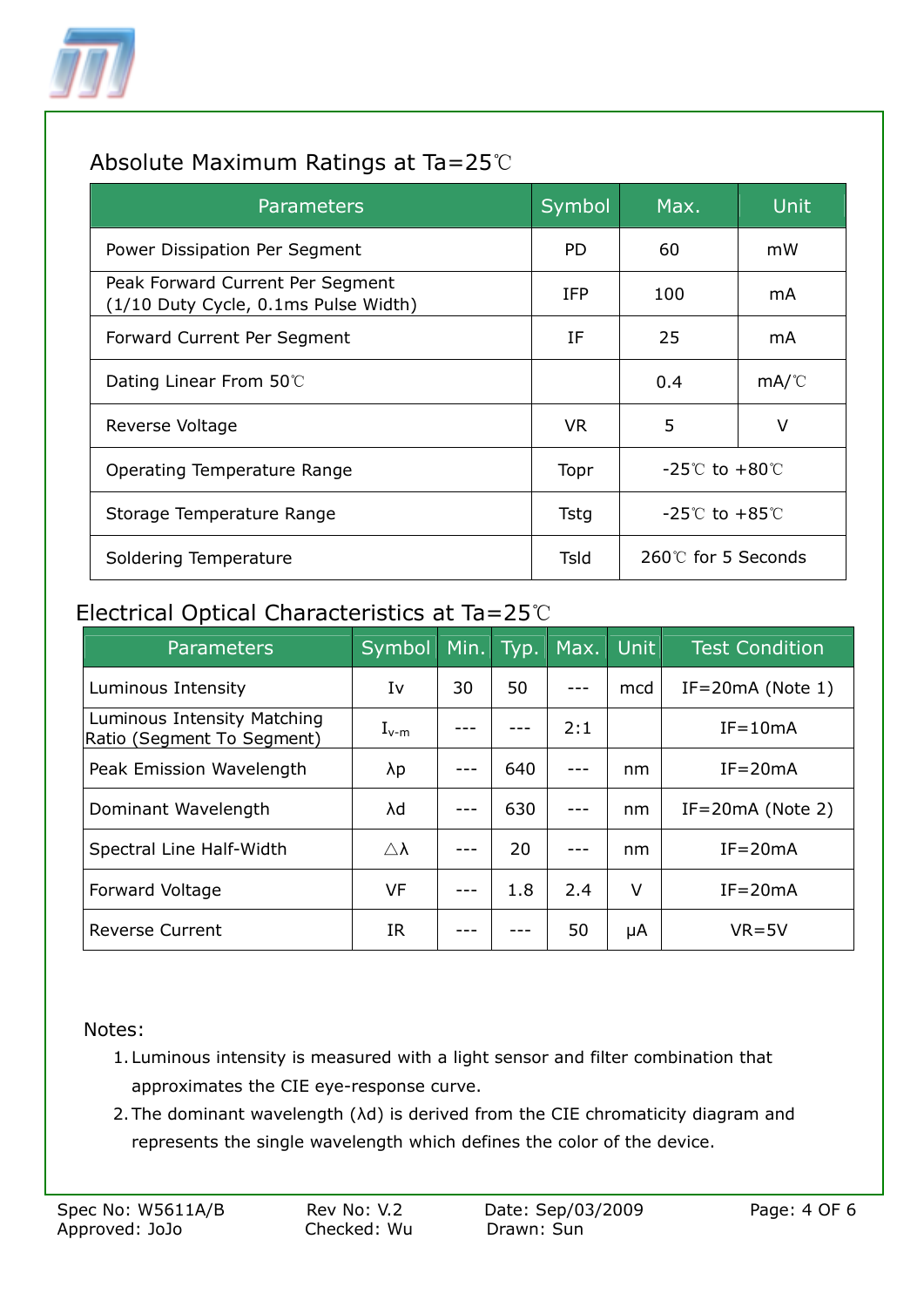